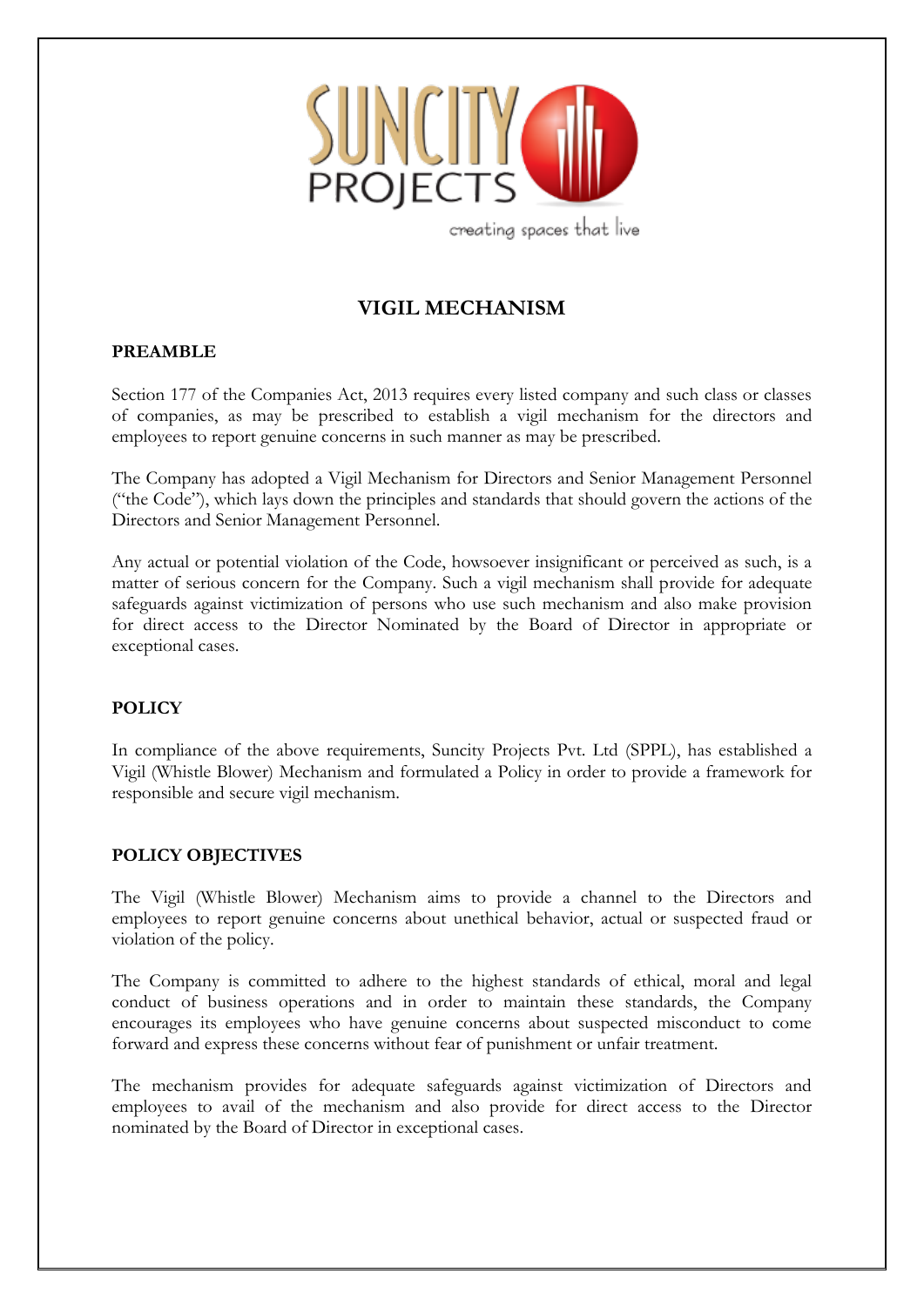

This neither releases employees from their duty of confidentiality in the course of their work nor can it be used as a route for raising malicious or unfounded allegations about a personal situation.

# **DEFINITIONS**

"**Protected Disclosure"** means a written communication of a concern made in good faith, which discloses or demonstrates information that may evidence an unethical or improper activity under the title "SCOPE OF THE POLICY" with respect to the Company. It should be factual and not speculative and should contain as much specific information as possible to allow for proper assessment of the nature and extent of the concern.

**"Subject"** means a person or group of persons against or in relation to whom a Protected Disclosure is made or evidence gathered during the course of an investigation.

"**Vigilance Officer/Vigilance Committee or Committee**" is a person or Committee of persons, nominated/appointed to receive protected disclosures from whistle blowers, maintaining records thereof, placing the same before the Director nominated by the Board of Director for its disposal and informing the Whistle Blower the result thereof.

"**Whistle Blower"** is a Director or employee who makes a Protected Disclosure under this Policy and also referred in this policy as complainant.

#### **SCOPE**

The Policy is an extension of the Code of Conduct for Directors & Senior Management Personnel and covers disclosure of any unethical and improper or malpractices and events which have taken place/ suspected to take place involving:

- 1. Breach of the Company's Code of Conduct
- 2. Breach of Business Integrity and Ethics
- 3. Breach of terms and conditions of employment and rules thereof
- 4. Intentional Financial irregularities, including fraud, or suspected fraud
- 5. Deliberate violation of laws/regulations

6. Gross or Wilful Negligence causing substantial and specific danger to health, safety and environment

- 7. Manipulation of company data/records
- 8. Pilferation of confidential/propriety information
- 9. Gross Wastage/misappropriation of Company funds/assets

#### **ELIGIBILITY**

All Directors and Employees of the Company are eligible to make Protected Disclosures under the Policy in relation to matters concerning the Company.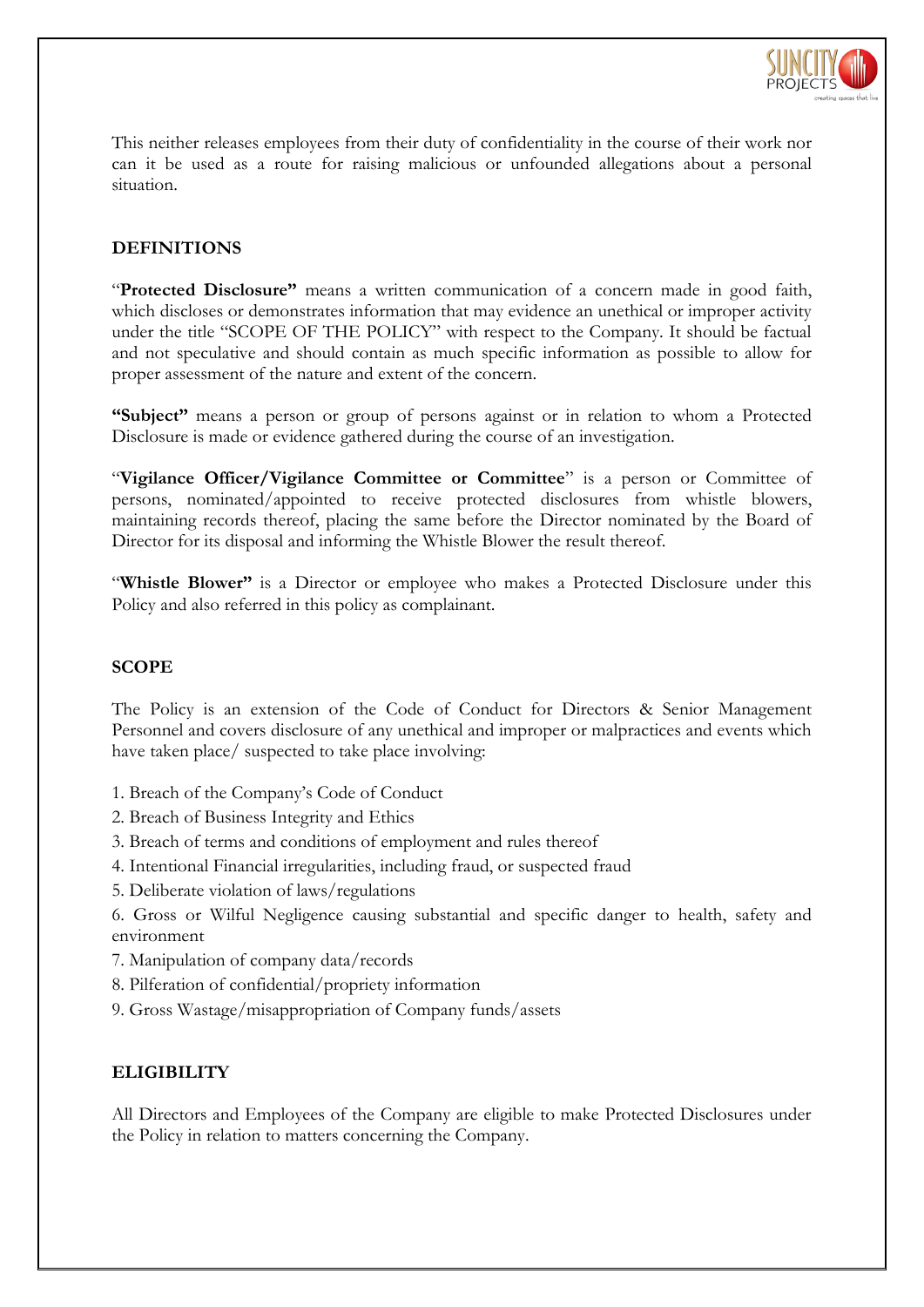

# **PROCEDURE**

All Protected Disclosures should be reported in writing by the complainant as soon as possible, not later than 30 days after the Whistle Blower becomes aware of the same and should either be typed or written in a legible handwriting in English.

The Protected Disclosure should be submitted under a covering letter signed by the complainant in a closed and secured envelope and should be super scribed as **"Protected disclosure under the Vigil Mechanism policy"** or sent through email with the subject **"Protected disclosure under the Vigil Mechanism policy".** If the complaint is not super scribed and closed as mentioned above, the protected disclosure will be dealt with as if a normal disclosure.

All Protected Disclosures should be addressed to the Vigilance Officer of the Company or to the Director nominated by the Board of Director in exceptional cases.

The contact details of the Vigilance Officer are as under:-

**Mr. Mihir Kumar Puraiyar Company Secretary Suncity Projects Pvt. Ltd. LGF-10, Vasant Square Mall, Plot-A, Sector-B, Pocket-V, Community Centre, Vasant Kunj, New Delhi - 110070 Email- [mihir@suncityprojects.com](mailto:mihir@suncityprojects.co)** 

In order to protect the identity of the complainant, the Vigilance Officer will not issue any acknowledgement to the complainants and they are not advised neither to write their name / address on the envelope nor enter into any further correspondence with the Vigilance Officer.

Anonymous / Pseudonymous disclosure shall not be entertained by the Vigilance Officer.

On receipt of the protected disclosure the Vigilance Officer shall detach the covering letter bearing the identity of the Whistle Blower and process only the Protected Disclosure.

#### **INVESTIGATION**

All Protected Disclosures under this policy will be recorded and thoroughly investigated. The Vigilance Officer will carry out an investigation either himself/herself or by involving any other Officer of the Company/ Committee constituted for the same /an outside agency before referring the matter to the Director nominated by the Board of Director of the Company.

The Director nominated by the Board of Director, if deems fit, may call for further information or particulars from the complainant and at its discretion, consider involving any other/additional Officer of the Company and/or Committee and/ or an outside agency for the purpose of investigation.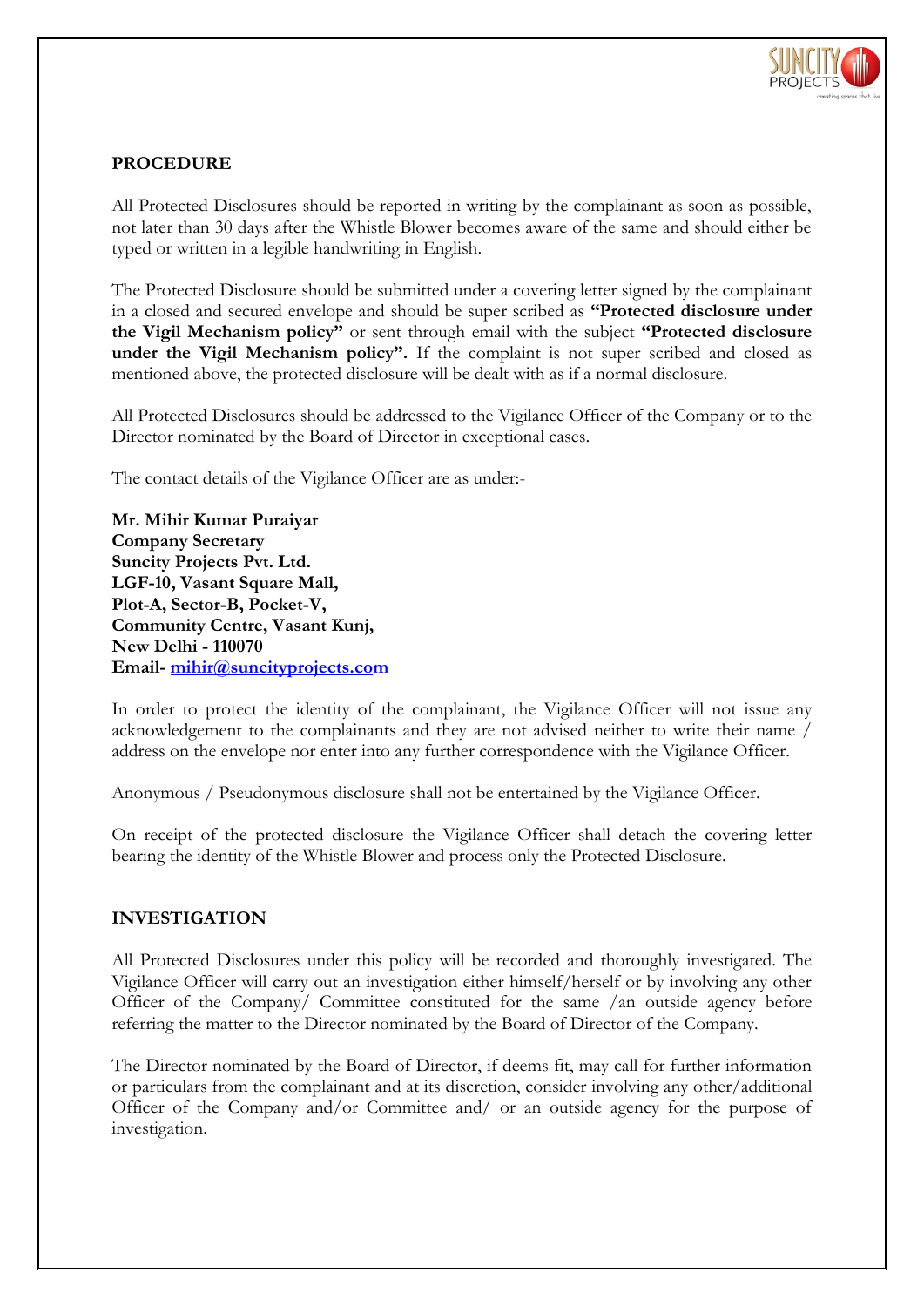

The investigation by itself would not tantamount to an accusation and is to be treated as a neutral fact finding process.

The investigation shall be completed normally within 90 days of the receipt of the protected disclosure and is extendable by such period as the Director nominated by the Board of Director deems fit.

#### **DECISION AND REPORTING**

If an investigation leads to a conclusion that an improper or unethical act has been committed, the Director nominated by the Board of Director shall recommend to the Board of Directors of the Company to take such disciplinary or corrective action as it may deem fit.

Any disciplinary or corrective action initiated against the Subject as a result of the findings of an investigation pursuant to this Policy shall adhere to the applicable personnel or staff conduct and disciplinary procedures.

A complainant who makes false allegations of unethical & improper practices or about alleged wrongful conduct of the Subject to the Vigilance Officer or the Director nominated by the Board of Director shall be subject to appropriate disciplinary action in accordance with the rules, procedures and policies of the Company.

#### **CONFIDENTIALITY**

The complainant, Vigilance Officer, Members of Director nominated by the Board of Director, the Subject and everybody involved in the process shall, maintain confidentiality of all matters under this Policy, discuss only to the extent or with those persons as required under this policy for completing the process of investigations and keep the papers in safe custody.

#### **PROTECTION**

No unfair treatment will be meted out to a Whistle Blower by virtue of his/ her having reported a Protected Disclosure under this policy. Adequate safeguards against victimization of complainants shall be provided. The Company will take steps to minimize difficulties, which the Whistle Blower may experience as a result of making the Protected Disclosure.

The identity of the Whistle Blower shall be kept confidential to the extent possible and permitted under law. Any other employee assisting in the said investigation shall also be protected to the same extent as the Whistle Blower.

#### **DISQUALIFICATIONS**

While it will be ensured that genuine Whistle Blowers are accorded complete protection from any kind of unfair treatment as herein set out, any abuse of this protection will warrant disciplinary action.